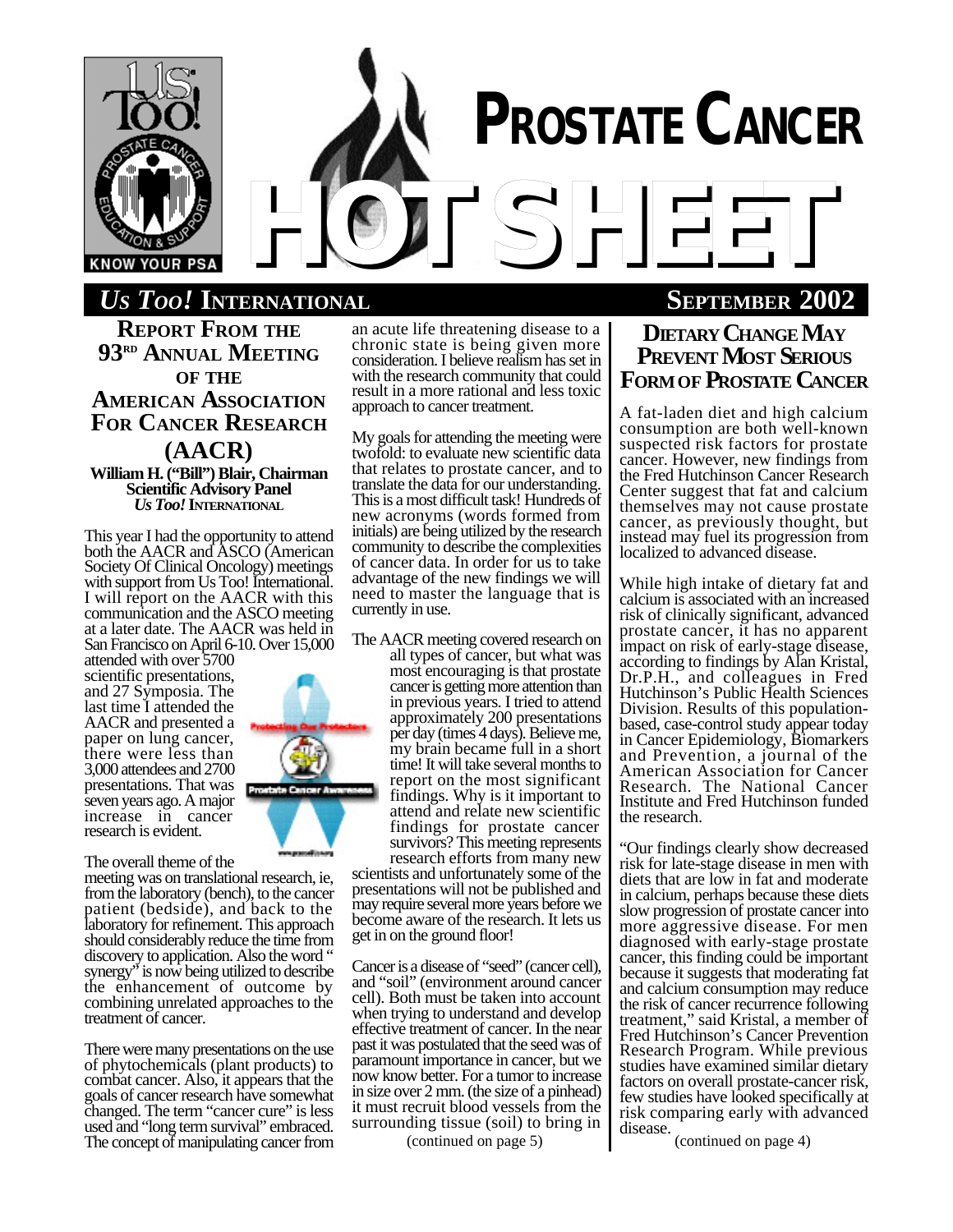# **PROSTATE CANCER PATIENT SUPPORT 1-800-80-***US TOO! US TOO!* **INTERNATIONAL**

# **PROSTATE CANCER NEWS YOU CAN USE**

*Us Too!* publishes a FREE e-mail based news service which provides updates on the latest prostate cancer related news. To subscribe or link to the archives simply visit the *Us Too!* Website: www.ustoo.org

News items contained in *Us Too!* publications are obtained from various news sources and edited for inclusion. Where available, a pointof-contact is provided.

All references to persons, companies, products or services are provided for information only, and are not endorsements. Readers should conduct their own research into any person, company, product or service, and consult with their loved ones and personal physician before deciding upon **any** course of action.



COPYRIGHT 2002, *US TOO!* INTERNATIONAL, INC.

**BYU STUDY FINDS PROGNOSIS IS WORSE FOR PCA PATIENTS IN THEIR 40S** Prostate cancer's deadly grip is worse for men in their 40s even though the disease is still considered rare in anyone younger than 50, according to a Utah-led study. The findings raise more questions than answers, the authors say, because race and tumor stage made little difference in the poorer prognosis. "It may be that younger men diagnosed with prostate cancer have a more difficult time adjusting to their diagnosis psychologically," says the study authors, Ray Merrill and Justin Bird, researchers at the Provo-based Brigham Young University. Yet the BYU team, part of the College of Health and Human Performance, says more research is needed to discover exactly why prostate-cancer prognosis is worse in the 40-49 age group compared with the 50-79 group. Men 80 years and older, like the younger group, also had a poorer prospect of recovery. The study appears in a recent issue of the journal Cancer Causes and Control. Data was gathered from nearly 300,000 prostate-cancer patients in five U.S. states (Utah, Connecticut, Hawaii, Iowa and New Mexico) and in four major cities (Atlanta, Detroit, San Francisco and Seattle). Possibly "sexual potency may be a more important concern for men of younger ages, and this may deter them from selecting treatment, influence their treatment choice or delay initiation of treatment," the study says. The disease signals an uncontrolled malignant growth of cells in the gland located just below the male bladder.

### \* \* \* \* \* \* \* \* \* \* \* \* \* \*

## **TEMPLE AND FOX CHASE DEVELOPING INTERACTIVE PROGRAM TO ASSIST PROSTATE CANCER PATIENTS**

To empower patients facing these difficult and complex decisions, Temple University's College of Engineering and the Fox Chase Cancer Center (FCCC), armed with a joint two-year, \$200,000 grant from the National Cancer Institute, are developing an interactive, computerbased program to provide comprehensive information to men diagnosed with prostate cancer. The program, called Prostate Interactive Educational System (PIES), will present relevant disease and treatment information that is tailored to the patient's information-seeking preference. The program is being designed by Dr. Brian Butz, professor of electrical and computer engineering at Temple, and Dr. Michael A. Diefenbach, health psychologist and associate member of the division of population science at FCCC. The PIES program will be modeled as a "virtual" health center consisting of a number of rooms, including a reception

area, physician offices, consultation rooms, a library, and a group meeting room. "It will be very interactive and easy to maneuver," said Butz. "For example, if a patient wants to talk to a physician, he can use the software to talk to a urologist or a radiation oncologist and then ask the physician questions, which the program will answer.

## \* \* \* \* \* \* \* \* \* \* \* \* \* \*

## **MUTATION FOUND TO CAUSE PCA** *The Jerusalem Post*

Researchers at Tel Aviv's Ichilov Hospital have discovered the first genetic mutation that causes prostate cancer in Ashkenazi men. Found in 4 percent of all Jews of European origin, the defective gene apparently dates back to a single ancient Jewish ancestor who passed it down to his male and female descendants. Dr. Avi Orr-Urtreger, director of the genetics department at Ichilov, headed a team that included also scientists at Hadassah-University Hospital in Jerusalem's Ein Kerem and Carmel Hospital in Haifa. Their findings, which they called a breakthrough, were rushed to publication in the current Internet edition of the American Journal of Human Genetics; the print edition will appear in October. Orr-Urtreger said that more than 90 percent of prostate cancer cases are not hereditary, but due to environmental effects. But the genetic influence of the newly discovered mutation is significantly more common, for example, than the much-publicized genetic defects in the BRCA gene that causes breast cancer and ovarian cancer. The prostatecancer mutation involves the RNASEL gene, whose task is to protect the body from prostate cancer. The gene lacks four chemical "letters" from the normal code, causing the lack of a vital protein. The team took DNA samples from patients who were diagnosed at the three hospitals for prostate cancer between 1991 and 1997.

## \* \* \* \* \* \* \* \* \* \* \* \* \* \* **UK RESEARCHERS STUDY BENEFITS OF SOY DIETIN CANCER PREVENTION**

Prostate cancer is the second most common cancer in UK men, according to Cancer Research UK, with over 21,700 new cases reported each year. The lifetime risk for being diagnosed with the disease is 1 in 14. Prostate cancer and its resultant mortality rates tend to be much higher in Western countries than in the East. Researchers believe this may be partly due to the different kinds of food consumed around the world. Previous studies have suggested that the high amounts of soy in the diets of people from countries such as China and Japan may protect them against the disease. Lead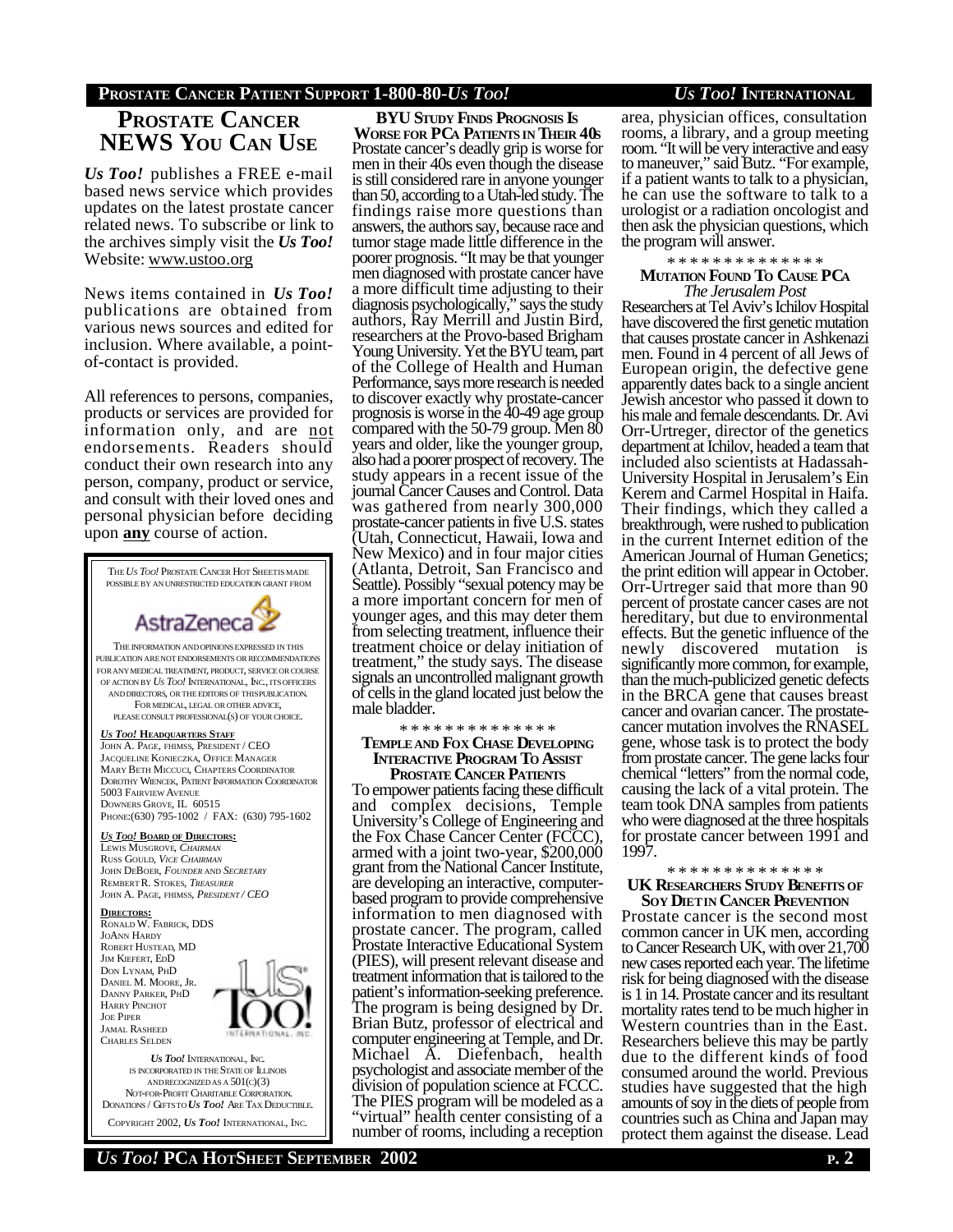## *US TOO!* **INTERNATIONAL VISIT US ON THE INTERNET AT WWW.USTOO.ORG**

researcher Professor Ian Rowland explained, "People in Western countries, like here in Northern Ireland, do not eat much soy at all - so we could be missing out on a protective effect." He says the link between high soy consumption and low prostate cancer mortality is backed up by studies using animals fed high-soy diets and by laboratory research using prostate cancer cells treated with compounds extracted from soy beans. "Now what we need is evidence that soy can help to prevent the onset of prostate cancer, or slow its progression, in humans," he said. "This is the primary aim of the new research project." The study will be carried out in conjunction with Belfast City Hospital, and all men attending for prostate biopsies will be invited to take part. The participants will be required to consume milk drinks containing soy compounds over a fourmonth period. Researchers will then carry out biological tests and measurements to see whether the soy-rich diet has any beneficial effects. Prof Rowland said prostate cancer was catching up with lung cancer in Northern Ireland. "Both incidence and mortality are increasing. That is why investigating new ways to prevent or minimise the effects of the disease is so crucial," he said. .

### \* \* \* \* \* \* \* \* \* \* \* \* \* \*

## **HIGH-DOSE INTENSITY MODULATED RADIATION THERAPY FOR PCA**

*Int J Radiat Oncol Biol Phys 2002 Aug 1;53(5):1111-6*

These data demonstrate the feasibility of high-dose IMRT in a large number of patients. Acute and late rectal toxicities seem to be significantly reduced compared with what has been observed with conventional three-dimensional conformal radiotherapy techniques. Shortterm PSA control rates seem to be at least comparable to those achieved with threedimensional conformal radiotherapy at similar dose levels. Based on this favorable risk:benefit ratio, IMRT has become a standard mode of conformal treatment delivery for patients with localized prostate cancer.

### \* \* \* \* \* \* \* \* \* \* \* \* \* \*

## **VISUALIZATIONOF PCA W/11C-CHOLINE POSITRON EMISSION TOMOGRAPHY.**

*Eur Urol 2002 Jul;42(1):18-23* Carbon-11-choline is avidly taken up in prostate cancer, both primary tumor and lymph node metastases, in the virtual absence of urinary radioactivity. These results confirm the early results obtained by others and permit further clinical research on the value of CHOL PET as a metabolic imaging technique in areas where conventional imaging have a limited sensitivity.

**RESULTSIN A LATE METASTASES** *Journal of Clinical Oncology, Vol 20, Issue 15 (August), 2002: 3199-3205* Patients with locally persistent prostate cancer are at greater risk of distant metastases (DM). The higher initial hazard of DM is consistent either with an increased likelihood of subclinical micrometastases before treatment or with posttreatment tumor embolization. The prolonged time to appearance of DM in locally failing patients and the increasing hazard of DM over time is most consistent with a late wave of metastases from a locally persistent tumor.

### \* \* \* \* \* \* \* \* \* \* \* \* \* \*

## **MAJOR PRIVATE INSURERS AGREE TO PAYFOR CRYOSURGERY**

In July Anthem Blue Cross and Blue Shield (BC/BS) of Connecticut joined five other large Blue Cross/Blue Shield Plans in developing positive coverage policies specific to cryosurgery of the prostate. BC/ BS Plans in California, New Jersey, Pennsylvania, North Carolina and Nebraska have adopted formal coverage policies for cryoablation surgery for prostate cancer. These six BC/BS Plans now join four of the largest private insurers in the U.S. that have also published reimbursement codes for the treatment. Over the past 12 to 24 months, United Healthcare, AETNA/USHC, PacifiCare/ Secure Horizons, and Humana have established coverage for the procedure. The above plans constitute health coverage for more than 75 million Americans. Thousands of men diagnosed with prostate cancer are not covered under Medicare, making private insurance coverage especially important as younger and lower risk patients are selecting cryosurgery.

## \* \* \* \* \* \* \* \* \* \* \* \* \* \*  **SCIENTISTS DEVELOP UNIQUE TRACKING SYSTEM THAT SEEKS OUT METASTASES**

*Nature Medicine - August 1, 2002* Researchers at the University of California Los Angeles (UCLA) Jonsson Cancer Center and in the department of urology have demonstrated for the first time that they can locate difficult-to-detect prostate cancer metastases in laboratory models, a discovery that could lead to safer and more effective gene-based treatments for advanced prostate cancer. UCLA researchers engineered a virus that can identify prostate cancer cells based on the prostate-specific antigen (PSA) protein expressed only in prostate cells. Using the substance that makes fireflies glow, scientists showed through high-tech imaging that the prostate-targeted virus

made prostate cancer cells appear as "hot spots," both in primary tumors and in distant metastases that were still too small to cause symptoms or appear on conventional detection scans. The next step, researchers said, will be to attach gene-based therapies to the virus, which would act as a vehicle to deliver the toxic treatment directly to the prostate cancer cells and, hopefully, kill them.

### \* \* \* \* \* \* \* \* \* \* \* \* \* \* **PROSTATE FOLLOW-UP**

# *The Lancet - August 2002*

Receiving hormone therapy after radiation treatment for prostate cancer may increase survival rates, researchers have found the results of a study of 415 men with advanced prostate cancer. The patients were chosen randomly to receive either the radiation treatment by itself or radiation treatment followed by three years of goserelin, a synthetic version of a hormone that suppresses the male hormone involved in prostate cancer. After five years, the men who received goserelin with the radiation treatment had a 74 percent cancer-free survival rate. The men who received only radiation treatments had a 40 percent survival rate. The study suggests that men with advanced prostate cancer may wish to consult with their physician about getting the hormone therapy as well as the radiation treatments.

\* \* \* \* \* \* \* \* \* \* \* \* \* \*  **NEW PREDICTIVE MARKER FOUND - AS PCA PROGRESSES, PROTEIN SOARS** *Journal of Clinical Investigation - August 1, 2002*

Absent in normal prostate and colon epithelial cells, but found in large amounts in prostate, colon and other tumor cells, it is called huntingtin interacting protein or HIP1. The protein has never before been associated with any type of cancer. Results of research on HIP1's relationship to human prostate and colon cancer showed that when researchers created a mutant version of HIP1 by knocking off one segment of the protein, the result was massive cell death. If scientists can discover the functional relationship between HIP1 and cancer, Ross believes it should be possible to develop agents that could kill prostate and colon tumor cells without harming the normal epithelial cells lining the inside of these organs.

### \* \* \* \* \* \* \* \* \* \* \* \* \* \*

**QUALITY OF LIFEFOR PCA PATIENTS** Researchers have found that androgendeprived men who have had a radical prostatectomy have a poorer quality of life than men who are not androgen-deprived. Androgen. In the study reported in the

(continued on page 8)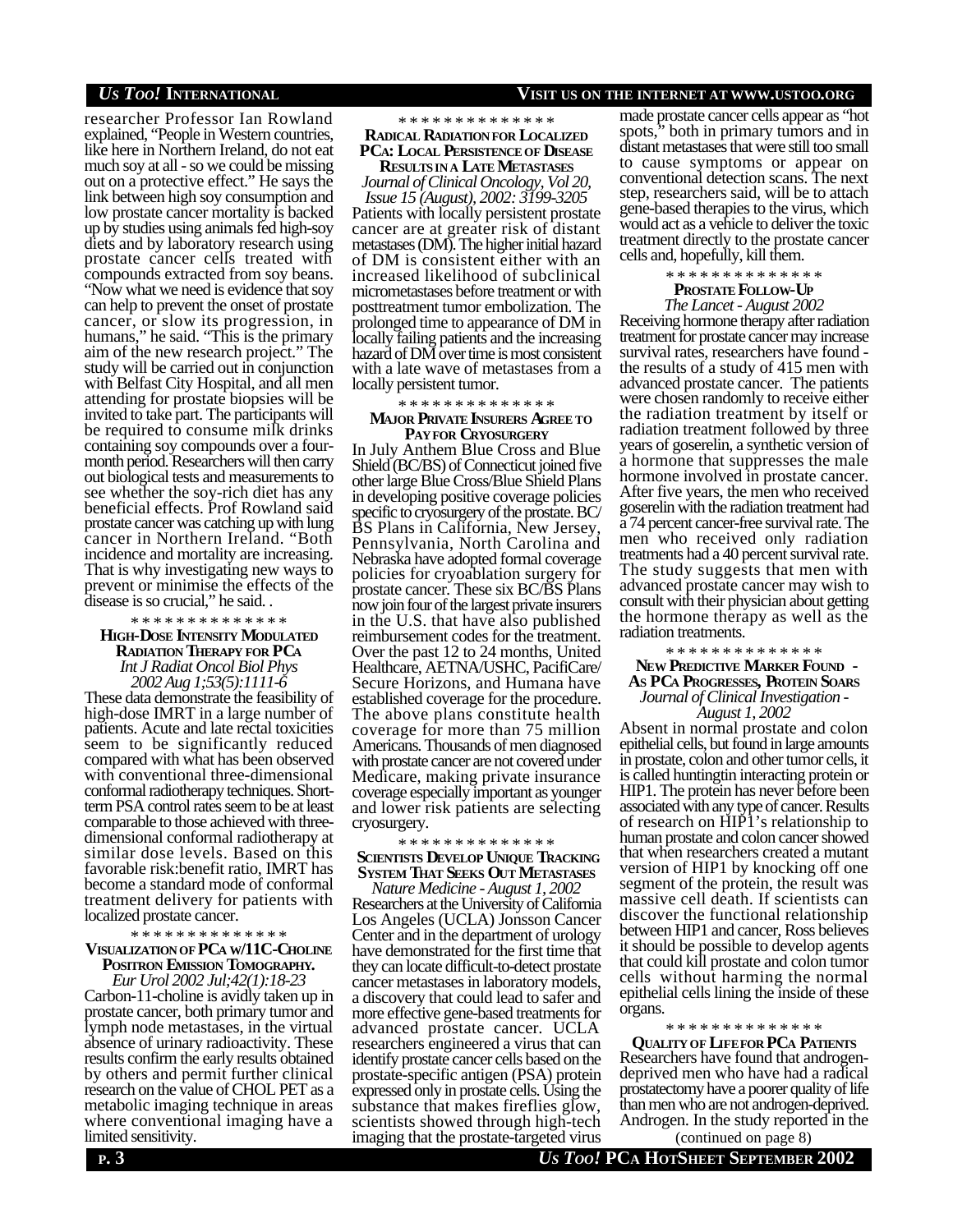# **PROSTATE CANCER PATIENT SUPPORT 1-800-80-***US TOO! US TOO!* **INTERNATIONAL**

# **DIET MAY PREVENT PCA** (continued from page 1)

"As more and more men are diagnosed with early stage disease due to the widespread use of the PSA (prostatespecific antigen) screening test, it becomes increasingly important to consider how dietary or lifestyle changes could decrease their risk of cancer recurrence," said Kristal, also an associate professor of epidemiology at the University of Washington School of Public Health and Community Medicine. Kristal and colleagues found that men who ate lower-fat diets, with fat accounting for no more than 30 percent of their daily calorie intake, had half the risk of late-stage cancer than men who consumed more fat. However, there were no associations of fat intake with early-stage disease.

Saturated fats (found in meat and dairy fat) and monounsaturated fats (found in certain oils, such as olive and peanut) were associated with an increased risk of advanced prostate cancer. Polyunsaturated fats (found in certain oils, such as safflower and canola) were not. Consumption of omega-3 fatty acids (found in fatty fish such as salmon and mackerel) also did not have an impact on overall prostate-cancer risk, contrary to experimental studies in cell cultures that have suggested there may be a protective effect.

One reason that low-fat diets could reduce the risk of prostate cancer is because they reduce blood levels of circulating male hormones such as testosterone. Growth of the prostate, and perhaps growth of prostate cancer, is fueled by male hormones.

The researchers also found the risk of advanced prostate cancer was 112 percent higher - more than double among men who consumed the most calcium (more than 1,200 mg per day, equivalent to four or more glasses of milk) as compared to those who got the least (fewer than 500 mg). It didn't matter whether the calcium came from food or supplements. "For regional/ distant disease, there were consistent trends for increased, independent risks from both dietary and supplemental calcium," the researchers wrote. The mechanism underlying the effect of calcium on prostate-cancer risk isn't clear, although there are relatively consistent findings from previous

(continued on page 7)

# **COPING WITH INCONTINENCE**

## *The Record - July 16, 2002 Bergen County, NJ*

Incontinence is an uncomfortable subject to talk about. Most patients hesitate to bring the subject up with their physician and may even try to hide it. However, it is a major health problem that can lead to disability, loss of independence, isolation, and is the leading cause of nursing home admissions.

Although not necessarily a result of aging, the National Institute on Aging estimates that that at least one in  $10$ people over the age of 65 suffers from incontinence. Unfortunately, it usually cannot be cured, but it can be treated and managed with new products and new techniques that will lessen the inconvenience and discomfort.

The first step in management is identifying your specific form of incontinence.

- *Stress incontinence* Most common in women, this occurs when stress is placed on the bladder by laughing, coughing, sneezing, exercising, or lifting.
- \* *Urge incontinence* More common with men, this occurs when you cannot hold your urine long enough to reach a toilet. It can be a sign of diabetes, dementia, Parkinson's, an enlarged prostate, or an early warning of bladder cancer.
- \* *Overflowincontinence* Occurs when a small amount leaks from a bladder that is not fully emptied.
- *Functional incontinence* Occurs when, because of physical limitations or disabilities, you cannot get to the bathroom in time.

No matter how serious the problem, the first line of treatment begins with the least invasive procedures.

*Behavioral techniques* Exercises and training to improve bladder control and help avoid premature urination include Kegel exercises to strengthen the pelvic floor muscles,

biofeedback to teach control of the musculature, and bladder training to gradually lengthen the time between trips to the bathroom.

- \* *Special clothing* Absorbent undergarments and pads that can be worn daily and changed when needed help maintain personal hygiene.
- \* *Drug therapy* Medications to relax the bladder or tighten the musculature are an option for women with urge incontinence. Side effects include dry mouth, constipation, and blurred vision. For men with an enlarged prostate, there are drugs to improve urine flow, reduce blockages, and shrink the prostate
- \* *Surgical procedures* The bladder can be repositioned, weakened muscles can be supported, and blockages removed. For women, a flexible tube (catheter) can be inserted that will

collect urine in a container. For men, an<br>external collecting collecting device is an option.

 $Special$  *devices* Electronic devices can be implanted to send pulses to the bladder and to muscles that control urinary function. Other implants include an artificial urinary sphincter.

## *General advice:*

**Prostate Cancer Am** 

- \* Avoid caffeine; it irritates the bladder.
- \* Drink lots of water to prevent bladder infection.
- \* Urinate by schedule every two hours or so.
- \* Don't smoke. Smoke is a bladder irritant and smoker's cough will cause accidents. Stop drinking a few hours before bedtime.

## *For more information:*

- National Association for Continence (800) 252-3337 www.nafc.org
- Simon Foundation for Continence, (800) 237- 4666 www.simonfoundation.org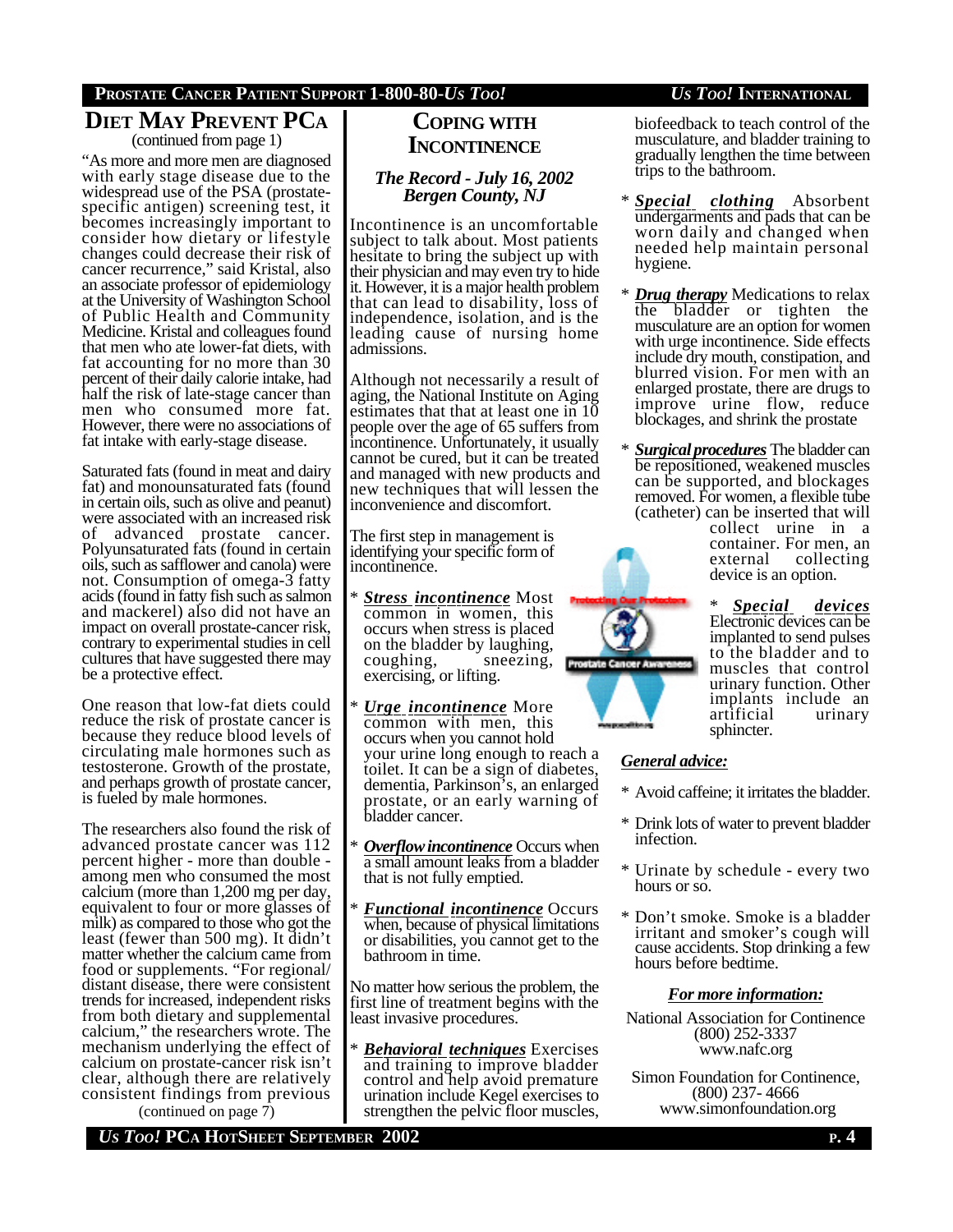# *US TOO!* **INTERNATIONAL VISIT US ON THE INTERNET AT WWW.USTOO.ORG**

# **REPORT FROM AACR**

(continued from P. 1)

nutrients. With an increase in blood vessels tumors continue to grow and invade surrounding tissue, metastasize to distant sites, and become a hazard to life.

Research often starts with an in vitro approach. In vitro means "under glass", virtually without the original soil. We may see interesting results in this artificial environment, but in reality this may not reflect the in vivo (in life) situation. There is no blood supply as in living tissue, and many of the nutrients are dissimilar to the host. In vitro is a starting point for many initial research projects. If positive results are observed in vitro, the research often proceeds to in vivo whereby tumor cells are grown in a host animal (animal model). An example of this is the human prostate cancer LNCaP. This tumor was isolated from a metastatic (distant) lymph node and can be propagated in vitro or in vivo utilizing nude mice. Nude mice do not have a fully functional immune system, so they will not reject the foreign human tumor. In this situation, in vivo, there is a soil that is not exactly like the original host (human). With positive experimental results in vivo the development of a new therapy, drug, etc. we may move up to clinical trials whereby efficacy (effectiveness), and safety are determined. This can take years to accomplish. So, when you read about new findings or discoveries it is important to know at which level the data is being reported: in vitro, in vivo, or human clinical trials.

What has really advanced prostate cancer research is that there several human tumor models, ie., LNCaP, CW 22, Du 145, PC-3, LuCAP, etc., that can be studied both in vitro and in vivo. This has opened the door to a much better understanding of prostate cancer. Also, there is much more scientific interest and research effort on prostate cancer. Not many years ago less than 1% of research presentations at the AACR were on prostate cancer. My estimate at this year's meeting was that about 20% of the research papers were on prostate cancer - a major advance.

So much for the introduction! I am still translating the findings of the AACR meeting, so I will have to continually update you while I work at translating the data. Subject headings will include: clinical trials, phytochemicals, antiangiogenesis, biomarkers, cell signaling, radiation, bone metastases, Cox-2 inhibitors, metronomic therapy,

immunotherapy., etc. I will refer to the data as in vitro, in vivo, or human clinical trials.

1. **Green Tea** (Camellia Sinsensis) is produced from an evergreen shrub of the Theaceae family. Green tea contains polyphenols (a kind of chemical that - at least in theory - may protect against some common health problems and possibly certain effects of aging) that have demonstrated anticancer activity in vitro and in vivo. There were five presentations on green tea, four in favor (useful) and one clinical study that did not demonstrate useful anticancer activity. I will report on the clinical trial first. This was a phase 2 trial with 48 participants at 22 different sites (institutions) around the country. The patients were asymptomatic with a rising PSA while on hormone blockade (presumed androgen independent). They were required to stop their antiandrogen (such as Flutamide, Casodex), but stayed on LHRH agonist Lupron, or Zoladex. They were given 6 grams of Lipton green tea to imbibe orally on a daily basis. A 50% decline (clinical response) of PSA was observed in only 4% of those studied. The levels of serum and urine polyphenols were not measured, so in my opinion the trial was of limited value. In four other papers - in vitro studies - EGCG extract from green tea induced Apoptosis (programmed cell death) in LNCaP human prostate cancer cells by decreasing the tumor cell survival oncoprotein bcl-2. In another presentation green tea inhibited COX-2 in androgen insensitive PC-3 and LNCaP-R human tumors. COX-2 is thought to stimulate tumor growth and blood vessel formation. Also green tea inhibited in vitro VEGF (vascular endothelial growth factor) which is secreted by tumors to stimulate the growth of blood vessels. An additional presentation found that green tea without caffeine was much less effective. Caffeine alone did not inhibit prostate cancer in vitro. This appears to be a case of synergy between two unrelated elements to induce an ideal effect, ie. tumor inhibition. There are many scientific publications relating to the efficacy of green tea in inhibiting prostate cancer. Overall we may conclude that green tea is safe to imbibe, but we need further studies on humans to determine it usefulness in the management of prostate cancer. This would be a good subject for a patient directed clinical trial with

evaluation of serum and urinary levels of tea polyphenols and serum PSA.

- 2. **Endocrinology** There were numerous papers of special interest to prostate cancer patients. First a paper on the effect of B-Estradiol on androgen dependent and independent prostate cancer. This was an in vivo study. B-Estradiol administered to androgen dependent tumors caused a decrease in PSA, but no decrease in tumor growth. B-Estradiol given to androgen independent tumors resulted in a marked decrease in tumor growth with a accompanying, concomitant decrease in PSA. This research may explain why the administration of estrogens caused a decrease in growth of prostate cancer in some patients with no effect on others. Another very interesting study looked at the effect of androgen withdrawal on normal human prostates. This was an in vitro study. With androgen removal the explants (whole pieces of tissue bathed in artificial media) decreased in size compared to explants exposed to androgens. The androgen used in this study was synthetic testosterone. Exposure to high doses of androgens caused a decrease in growth. Interestingly, those explants deprived of androgens first decreased in size and then grew very rapidly. This study may serve as a very useful model to study the confusing results on patients with long term androgen deprivation. This research suggests that high levels of testosterone may inhibit the normal prostate gland and that removal of testosterone could result in rapid cell growth, a situation which may be seen with prostate cancer .An additional paper on the use of Raloxifen a SERM (selective estrogen receptor modifier) resulted in dramatic cell death by apoptosis in three androgen independent human cell lines, PC-3, PC-3M,and Du-145. This is very exciting since at the present time there are very few treatment options for androgen independent prostate cancer.
- 3. **Bone metastasis** A study on the bisphosphonate, Zometa has shown that it causes release of Cytochrome-C in prostate cancer cells and induces cell death by apoptosis. This is a most welcome finding for those of us with skeletal metastasis. This was an in vitro study. Another very exciting paper was on the use of Doxycycline, an antibiotic in reducing tumor burden in

(continued on page 6)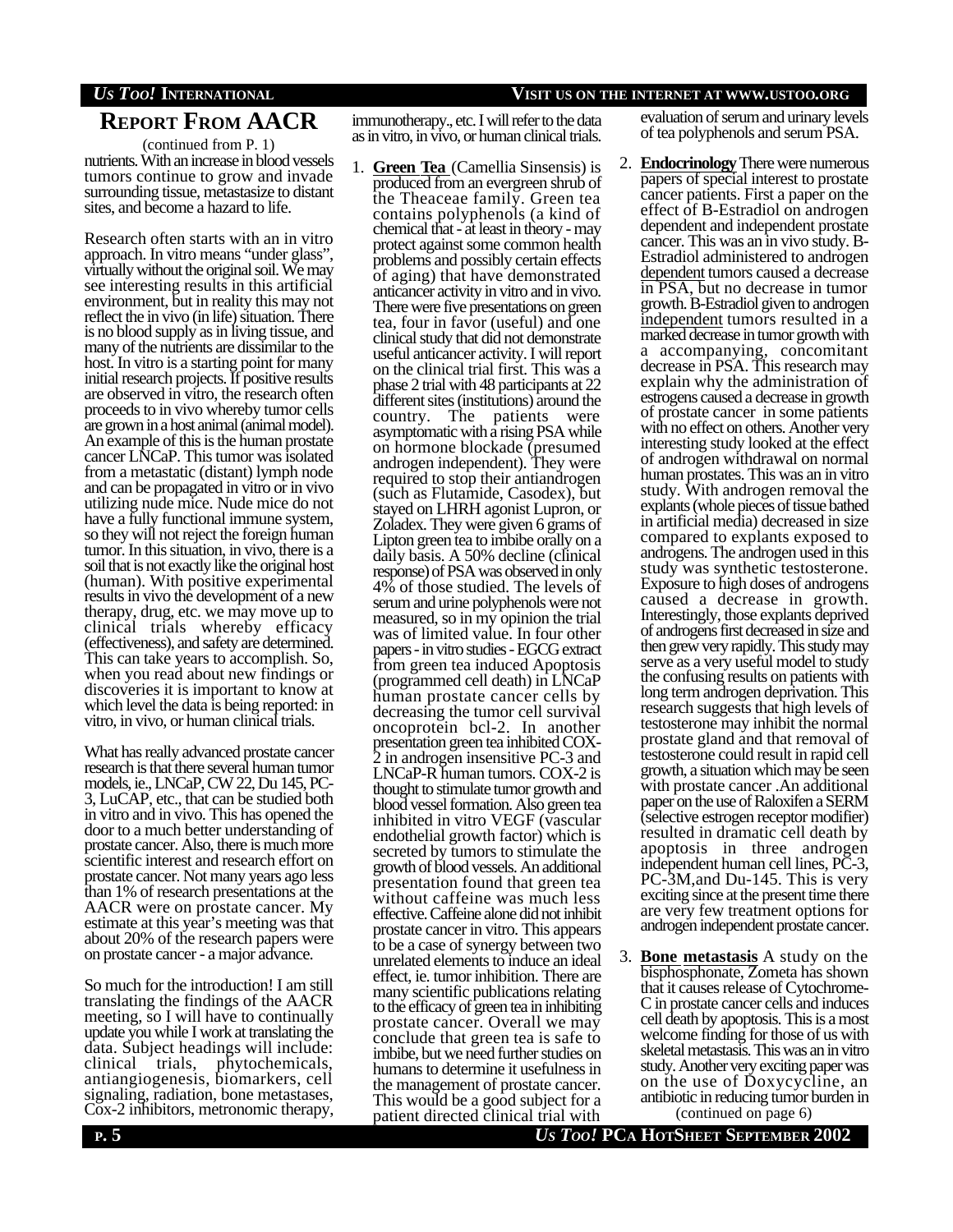# **PROSTATE CANCER PATIENT SUPPORT 1-800-80-***US TOO! US TOO!* **INTERNATIONAL**

# **REPORT FROM AACR**

(continued from P. 5)

the skeleton with breast cancer. A 70% reduction of tumor was observed. This was an in vivo study with breast cancer but we should pay close attention to breast cancer research since many similarities exist. The use of Zometa, in my opinion, is one of the most important improvements in the clinical treatment of skeletal metastasis and

may in the near future be used as a preventative of this dreaded condition.<br>The addition of addition Doxycycline, an antibiotic, may enhance treatment outcomes.

4. **PCSPES** There were 6 papers on PC SPES (an herbal mixture which was permanently removed from the market earlier this year). The first was presented from an organization known as Rational<br>Therapeutics with Therapeutics collaboration of Palacky University in the Chech Republic. Lots of PC SPES produced between 1996 to 2001 were evaluated. They observed that lots produced from 1996 to 1999 contained trace amounts of Indomethacin, and Diethylstilbesterol (DES). In subsequent lots both Indomethacin and DES declined but from 1999 to 2001 lots contained significant amounts of Warfarin. Their recommendation was that hematological monitoring appears to be advisable. Two papers presented data

that PC SPES suppresses alpha and beta Tubulin so it may inhibit the effect of Paclitaxel which stabilizes microtubules. Microtubules are the skeletal structure of cells. Both stabilization or inhibition may aid in tumor inhibition but trying to do both at the same time would be counterproductive. Another paper compared PC SPES to Equigard which is a dissimilar mixture of herbs and found it downregulated both PSA

and androgen receptor as well as increased prostate cancer cell death by apoptosis. This was an in vitro study. A paper was presented that one of the elements in PC SPES, Baicalin (Scutelleria) suppresses prostate cancer cells. Finally, a component identified as Ordinin which induces growth inhibition in a wide variety of human cancer cells including prostate cancer was isolated from PC SPES. Overall it appears that the scientific

**Mark Your Calendars for a live** *Us Too!* **VHA Educational Community Satellite Broadcast!**

*"LIVING WITH PROSTATE CANCER: KNOW YOUR OPTIONS"* **September 20, 2002, 12:30 - 1:30pm ET**

ABOUT THE PROGRAM: This is an opportunity for patients in your community living with prostate cancer to learn more about the latest treatment options available to them. The program will look at the surgical techniques, radiology treatments, hormone therapy and new developments that are making a difference in men 's lives.

WHO SHOULD ATTEND: Patients living with PCa and their caregivers

PANEL: Sam D. Graham, Jr., MD Clinical Professor of Surgery (Urology) Medical College of Virginia Virginia Commonwealth University Richmond, VA

\* \* \* \* \* \* \* \* \* \* \* \* \* \* Urologist TBA Virginia Urology Center Richmond, VA

## **For more information, call vhatv at (800) 842-2291 or e-mail vhat@vha.com.**

*This live satellite broadcast is presented at no charge with support from Bayer Corporation.*

> community is quite interested in the effects of herbal mixtures on inhibiting cancer growth.

The above very brief observations illustrate some of the exciting data presented at the AACR. I believe what we see unfolding at this meeting points to what will happen in clinical (applied) medicine in the near future. I will continue to review my notes and observations made at the AACR with further reporting

## **NEWS YOU CAN USE** (continued from page 3)

journal Cancer, androgen-deprived men reported more concerns regarding body image, less energy, more worries about cancer and dying, perceptions of their psychological well being, perceptions of their general health and activity index. In addition, the majority of androgendeprived men (69 percent) reported they

had no days of feeling a sexual drive compared to only 29 percent of nonandrogen-deprived men. Researchers from the Univ of Massachusetts and Mass General Hospital note that a possible explanation for the lower quality of life reports is men who had a recurrence of their prostate cancer might have reported lower quality of life because of the cancer itself, rather than the effects of androgen deprivation. Researchers add androgen-deprived men were less likely than nonandrogen-deprived men to report they were told, at the time of the initial prostate surgery, that all the cancer had been removed by the surgical procedure (73 vs. 94 percent). Those men currently being treated with androgen deprivation were more likely to have received radiation therapy in addition to surgery (36 percent vs. 13 percent). Approximately 16 percent of androgen-deprived men reported receiving radiation therapy within 6 months of their surgery compared to 19 percent who received radiation therapy later. However, researchers say nonandrogen-deprived subjects were twice as likely not to know their PSA, or prostate-specific antigen, levels compared with those who were androgendeprived (33 vs. 15 percent).

\* \* \* \* \* \* \* \* \* \* \* \* \* \*  **PROSTATE CANCER PATIENTS BENEFIT FROM INCREASED**

**RADIATION DOSE**

*International Journal of Radiation Oncology, Biology and Physics - 08/02* Increasing the amount of radiation certain prostate cancer patients receive can improve their chances of a cure. The study is a scheduled analysis of a randomized radiotherapy dose escalation trial undertaken between 1993 and 1998. At a 60-month follow-up, researchers found that intermediate-to-high risk patients

(continued on page 8)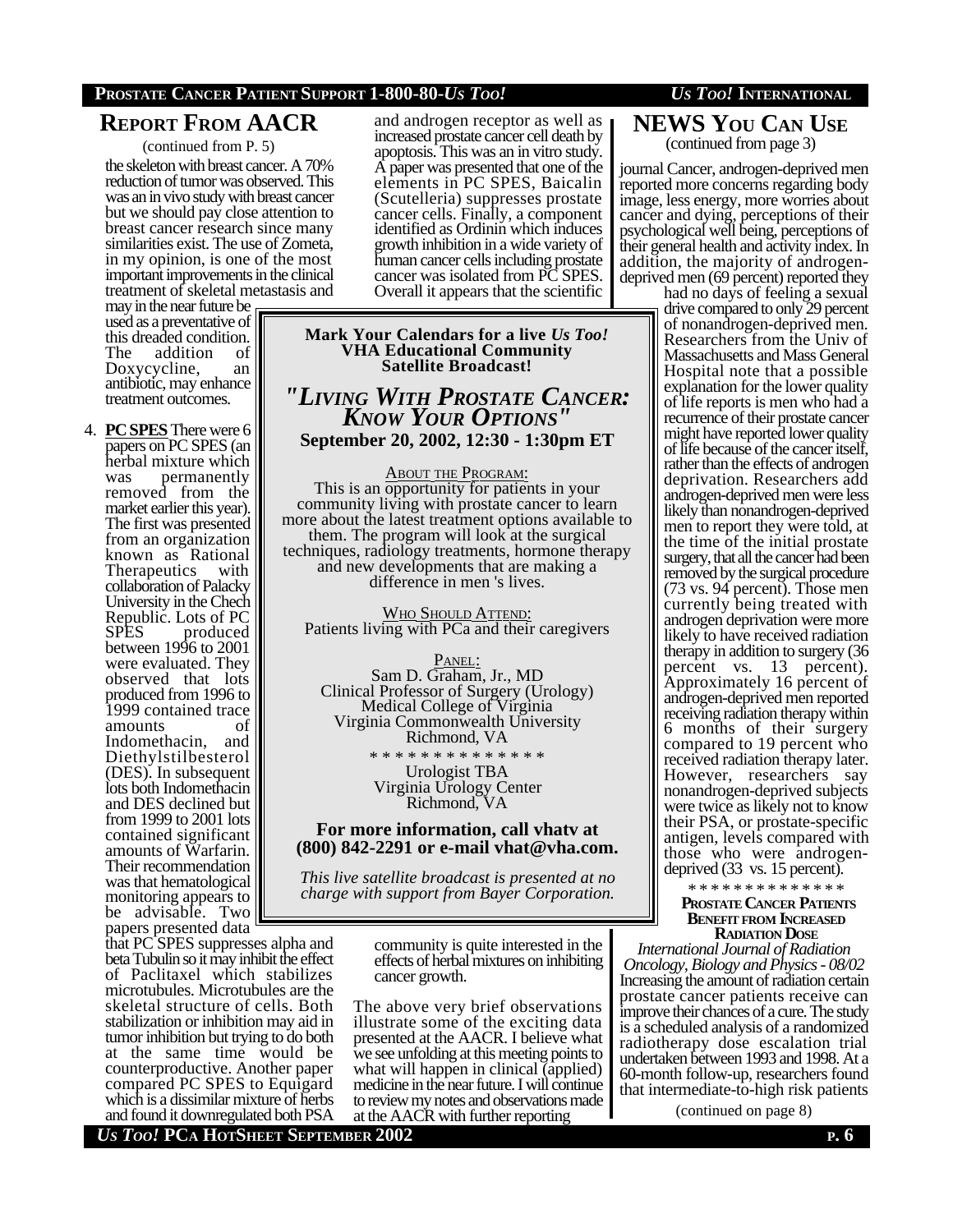# *US TOO!* **INTERNATIONAL VISIT US ON THE INTERNET AT WWW.USTOO.ORG**

# **MAKING LOVE AGAIN:** *DISCOVERING TRUE INTIMACY WHILE LIVING WITH IMPOTENCE*

For most couples, sexual relations is a key part of intimacy. So, when impotence or other sexual dysfunction enters the picture, how can couples keep from drifting apart? As familiar ways of sharing and communicating flounder, both partners usually feel lost and alone as they struggle separately and together—to redefine their relationship.

Virginia and Keith Laken's ideal marriage of 25-plus years was threatened when their old ways of communicating and making love began to fail when Keith faced prostate surgery at age 49. In Making Love Again: Hope for Couples Facing Loss of Sexual Intimacy  $(©2002,$ \$24.95 HC, www.anthillpress.com), the Lakens share openly and honestly their years of fears and relief, tears and laughter, shutting down and opening up, and dealing with it all together.

Since impotence affects more than 30 million men—and their partners—in the United States each year, the problem of couples needing to redefine their intimate connections is far-reaching. Additionally, when female dysfunction statistics are combined with those for male impotence, the results indicate that HALF of all men and women between 40 and 70 years of age are affected! Whether the sexual dysfunction is temporary or permanent, and no matter if the cause is diabetes, prostate cancer, an injury, psychological problems, or the side effects of medication, affected couples must learn anew how to communicate on many levels.

The compelling personal account of the Lakens' struggles with impotence can help anyone trying to understand this condition's affect on much more than just a couple's love life. "Anger, discouragement, low self-esteem they're all part of the emotional freefor-all caused by sexual dysfunction, which can wreak havoc on more than just a couple's bedroom morale, point out the editors of Health magazine in their May 2002 issue. The Lakens take a frank look at how his

prostate surgery affected their relationship—and how they coped from both sides of the bed."

In their book, Virginia and Keith lay bare their personal thoughts and feelings on both the physiological and psychological challenges they faced. Readers follow the Lakens' journey from the frightening diagnosis and the decision to have surgery through the weeks of recovery. Later there is experimenting with new ways to satisfy one another sexually, and Keith's struggle to redefine him-self as a man both at home and at work. Their poignant story is made all the more real through many of their actual journal entries shared throughout the book.

Virginia and Keith say they are now more focused and intentional about making love, wanting each and every experience to be as interesting and exciting as possible. Today they follow three simple dictums—be supportive, never stop making love, and keep talking.

Making Love Again proves that it is possible to break free of one's preconceived ideas about intimacy and sex. The Lakens hope others will learn from their experience that to overcome impotency couples should continue to make love—in whatever form that lovemaking may take.

**- - - - - - - - - - - - - - - - - - - - -**

Four important focus points for those dealing with sexual dysfunction:

- 1.Accept your partner's fears, even despair, about impotence as normal, not just "male vanity." For most, sex is an essential component of the overall quality of life. Tell your soul mate that his loss is a loss to you as well.
- 2.Communicate. Silence is damaging. Candidly sharing information is enormously beneficial and an essential part of the healing process.
- 3.Recognize the need to treat the mind as well as the body. Seek help from support groups & mental health experts.
- 4.Be careful not to misjudge and under-estimate the stress of the

moment. Emotional states can swing from high to low unexpectedly, especially during the first year of recovery. Attempts at dealing with the situation with humor in the early stages of recovery can often backfire.

# **DIET MAY PREVENT PCA** (continued from page 4)

studies suggesting that dairy products or calcium-supplement intake are associated with risk. Some scientists hypothesize that a high intake of calcium may suppress blood levels of the active form of vitamin D, a hormone that may protect against prostate cancer by preventing the development of cancerous cells.

The only dietary risk factor that appeared to carry equal weight among men with both early and advanced prostate cancer was the amount of total calories consumed, regardless of fat. Men who ingested the most calories each day more than doubled their risk of localized prostate cancer (a 115 percent increased risk) and nearly doubled their risk of advanced prostate cancer (a 96 percent increased risk) compared to men who ate the fewest. "Our interpretation of these results is that high energy intake increases prostate cancer risk overall, while high dietary fat and calcium intakes increase the risk of more clinically significant, advanced stages of the disease," the researchers wrote. One important implication of this research, Kristal said, is that men who have been diagnosed with early-stage prostate cancer may benefit from a diet low in fat and calories.

Specific recommendations for calcium consumption are more complex, because calcium also helps prevent osteoporosis and colon cancer. The U.S. Recommended Daily Intake of calcium for men over age 50 is 1,200 mg. While the most wellknown dietary sources of calcium include milk, dairy products, salmon and dark, leafy greens, men - particularly those taking calcium supplements - also should be aware of the additional calcium content in fortified foods, from cereals to juices. A small bowl of fortified cereal, for example, can contain up to 1,000 mg of calcium. "Men diagnosed with early-stage prostate cancer may wish to moderate their calcium intake, though the optimal level is simply not known," Kristal said. "Much more research is needed on factors that may prevent cancer recurrence in men treated for early-stage disease."